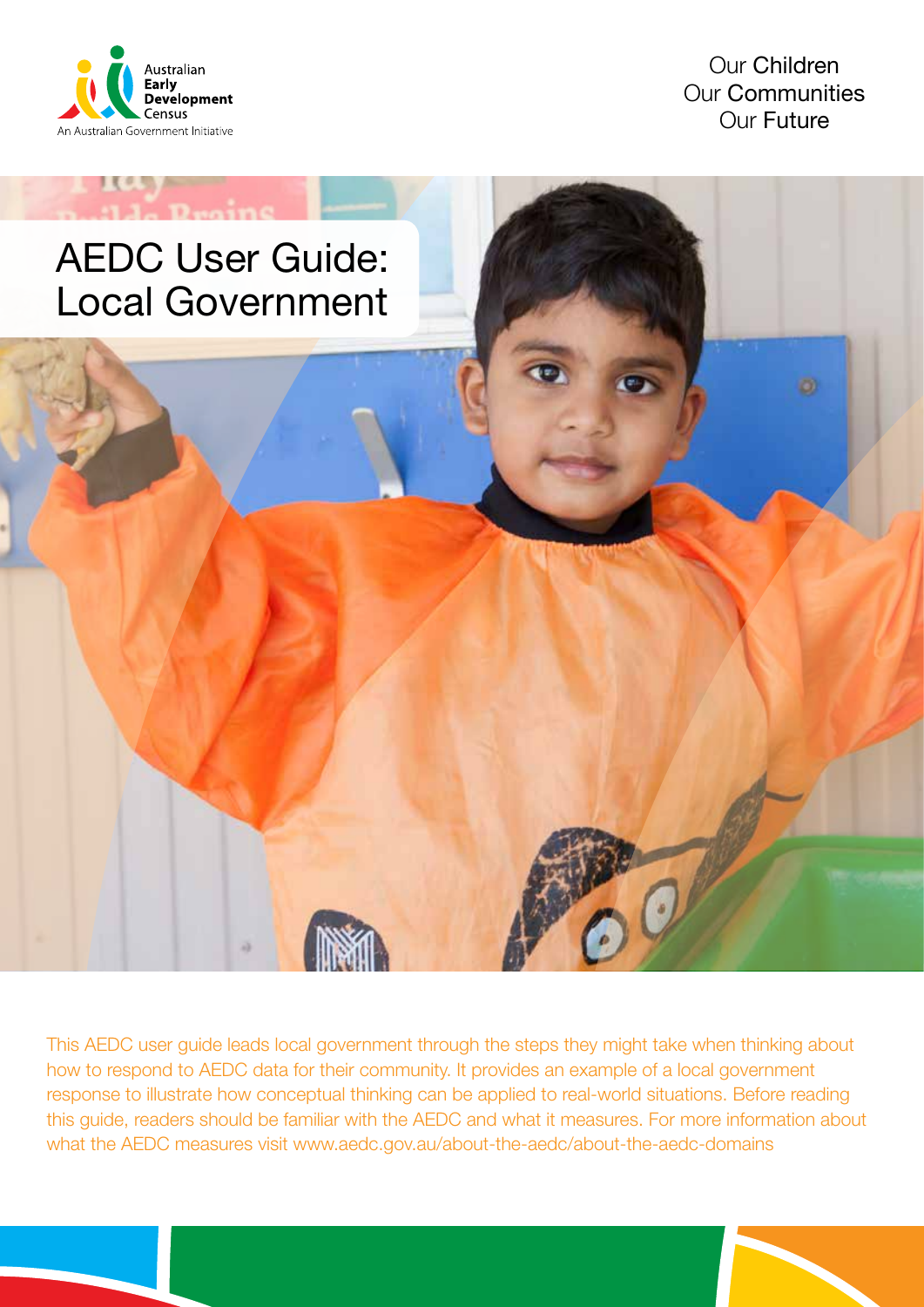A local government decided to review its strategic plan as the region had been attracting more young families. The local government realised that a strong strategic plan was required to address the needs of children and families in the area. The AEDC was considered to be a good starting point for identifying the needs of children and families.

The local government area is made up of nine suburbs (AEDC local communities) and is located approximately 5 km from the CBD in a capital city. The community can be described as a reasonably affluent residential area with a mix of household types (singles, couples, young families, families with older children, and empty nesters).

At first glance the AEDC data showed that children in the community were generally on track. Across the whole community, 19% of children were developmentally vulnerable on one or more domains of the AEDC (lower than the 24% who were vulnerable in the whole state). However the levels of vulnerability across the community were variable, with some suburbs having 25-39% of children vulnerable on one or more domains of the AEDC.

The local government was concerned at the level of vulnerability across some areas and decided to gather information about the services and supports available in the community and whether these were well placed to meet the needs of children and families.

#### Tips for identifying the need

Think about what factors may be contributing to the proportion and number of children who are developmentally vulnerable in the community. These could include:

- limited services or supports available to families in the community
- many families face barriers to accessing any available services or supports
- parents are isolated and not well connected to family and friends locally
- a general lack of awareness around the importance of early childhood
- the community faces a large number of additional challenges that are preventing them from providing optimal environments for children
- service shortages not all families are able to access services, there may be long waiting lists
- the mix of services and supports available may not be well suited to the needs of children and families
- some families in the community may face barriers to accessing services and supports
- any combination of the above.

It is important to note that these are not exhaustive possibilities. This list is intended as a starting point for thinking about the needs of a community.

The first step was to consider the number of children who were included in the 2012 AEDC data collection, how many were identified as vulnerable and how many of these children might have accessed services and supports.

The AEDC data showed that around 660 five year olds in the community were included in the 2012 data collection and around 125 of those were considered to be vulnerable on one or more domains of the AEDC.

To understand more about children and families in the area, the local government examined the demographic data about the community to help them identify potential difficulties that families might be facing.

The ABS data for this area showed that labour force participation was high and that there were high levels of people employed in the community in professional/ high skill industries. The data also showed that there were around 3900 children aged 0 to 5 who lived in the community.

The local government decided it was important to conduct further investigation to find out how many children were engaged with services and supports. In particular, they felt it was important to know what it was like for children to grow up in the community and for parents who were likely balancing work with raising children.

The local government reviewed literature about what children need before school and found a wealth of information about the importance of early childhood environments and how to support parents to provide optimal environments. The local government considered that there were opportunities to share information with families about children's development and to connect families with one another to build community and social support networks.

Following this, the local government decided to review the range of services and supports available in the area and to see how many families were accessing them. They mapped services that were available for children and families, including:

- child health nurse clinics
- general practitioners
- allied health services (speech pathology, occupational therapy, psychology)
- child care
- preschools
- playgroups
- community groups
- local businesses offering activities for children

The local government also mapped its assets, including public transport, parks and libraries.

The local government found that there were a few low cost activities, such as community playgroups, story time activities for babies and toddlers at the local library, and a larger number of moderate to high cost activities, such as swimming lessons, music, dance and kinder gym groups advertised for the area. Looking at the capacity of the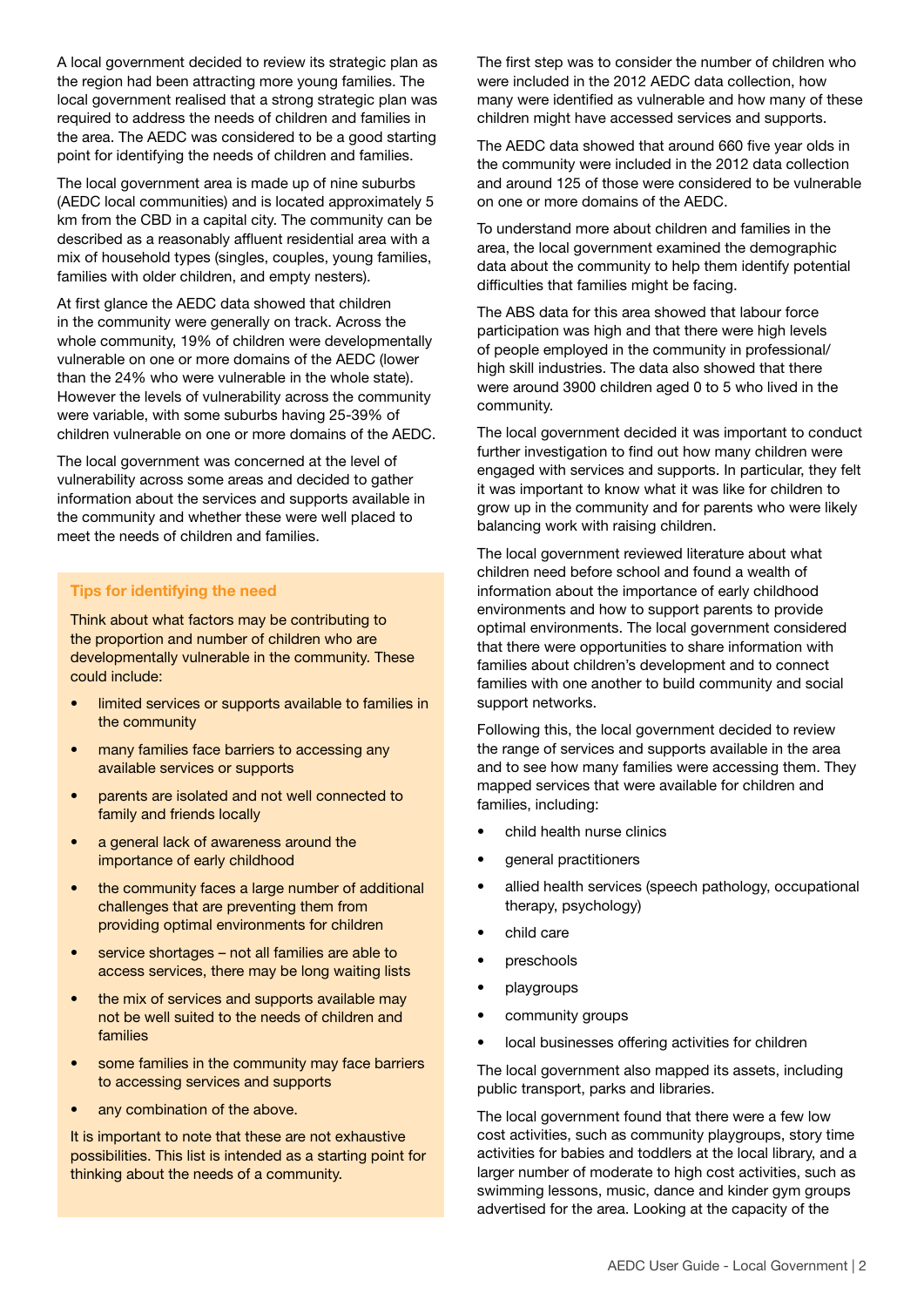#### Tips for examining support needs

There are a number of ways data about what is already happening in the community can be collected. Information can be gathered by:

- listing and plotting community assets on a map (e.g., parks, recreation centres, libraries, early childhood services, schools)
- asking local council for a listing of services they provide for children and families
- making contact with the jurisdictional playgroup association
- internet search of early childhood services in the area.

There are a number of ways to identify factors that may be impacting on the ability of children and families to access and engage with services and supports. A good starting point is to speak with service provider networks about what groups are accessing services and what groups are underrepresented. As a guide, consider the following examples of barriers to accessing services:

- not knowing what services are available (lack of easily available information, no internet, inability to find information, new to the community)
- poor access to transport (no vehicle and lack of convenient public transport)
- inconvenient opening times or parent time pressures
- cost of the service is prohibitive
- language barriers (low literacy or English as a second language)
- chronic health conditions of parents
- chronic health conditions of children
- poor parental mental health (postnatal depression, anxiety disorders, etc.)
- disability of parents (physical or intellectual)
- disability of children
- stigma associated with accessing help (e.g., young mums, generational cycles of disadvantage, etc.)
- domestic violence
- homelessness
- substance abuse
- service alienates a subgroup of parents or carers (dads, single parents, foster parents, grandparents, unemployed parents, unconventional families).

activities, it was evident that even if these activities were fully subscribed, there would only be a small proportion of families accessing support in their child's early years. The local government estimated that only 15% of the 0-5 year olds in the community were likely to be accessing services and supports. A major concern to the local government was the lack of opportunities for families to connect to each other in the community as this may indicate that many families lacked social and community support networks.

Barriers to utilising services were considered and it found that time pressures, lack of knowledge about available services, inconvenient operating hours of services, as well as service shortages were all considered to be barriers that might be preventing families from accessing supports and services in the area. Based on the ABS census data, cost was not considered to be a barrier to accessing services.

It was recognised that the involvement across the branches within local government but also of a wider group of people in the community was needed to not only understand the barriers to accessing early childhood programmes within the community, but to also explore ways to improve access to these programmes for children and families and promote community and social support networks.

The community development team in the local government connected with the infrastructure and open space planners. Together, they considered other organisations and services that could provide input, including community child health, which have knowledge about families and issues as they have contact with every family who has a baby born in the area. Child care centres were also

### Tips for identifying stakeholders to respond to the AEDC

Stakeholders may have varying degrees of involvement in planning and implementing a response to the AEDC. This will depend largely on the desired outcome and the potential role of the stakeholder.

Degrees of stakeholder involvement might be:

- being informed about what is happening as the plan is developed and then implemented
- being consulted about what could be done and then kept informed as the plan is implemented
- collaborating in the development and implementation of a plan

A lead agency may seek to consult with other stakeholders to decide who in the area needs to be involved and to what degree. Mostly this will take into account what contribution the stakeholders may be able to make to any plan and its implementation. However, consideration should also be given to the available resources (space, time, funding) to support a collaborative approach and the resources (time, staff, money) that each agency is able to contribute.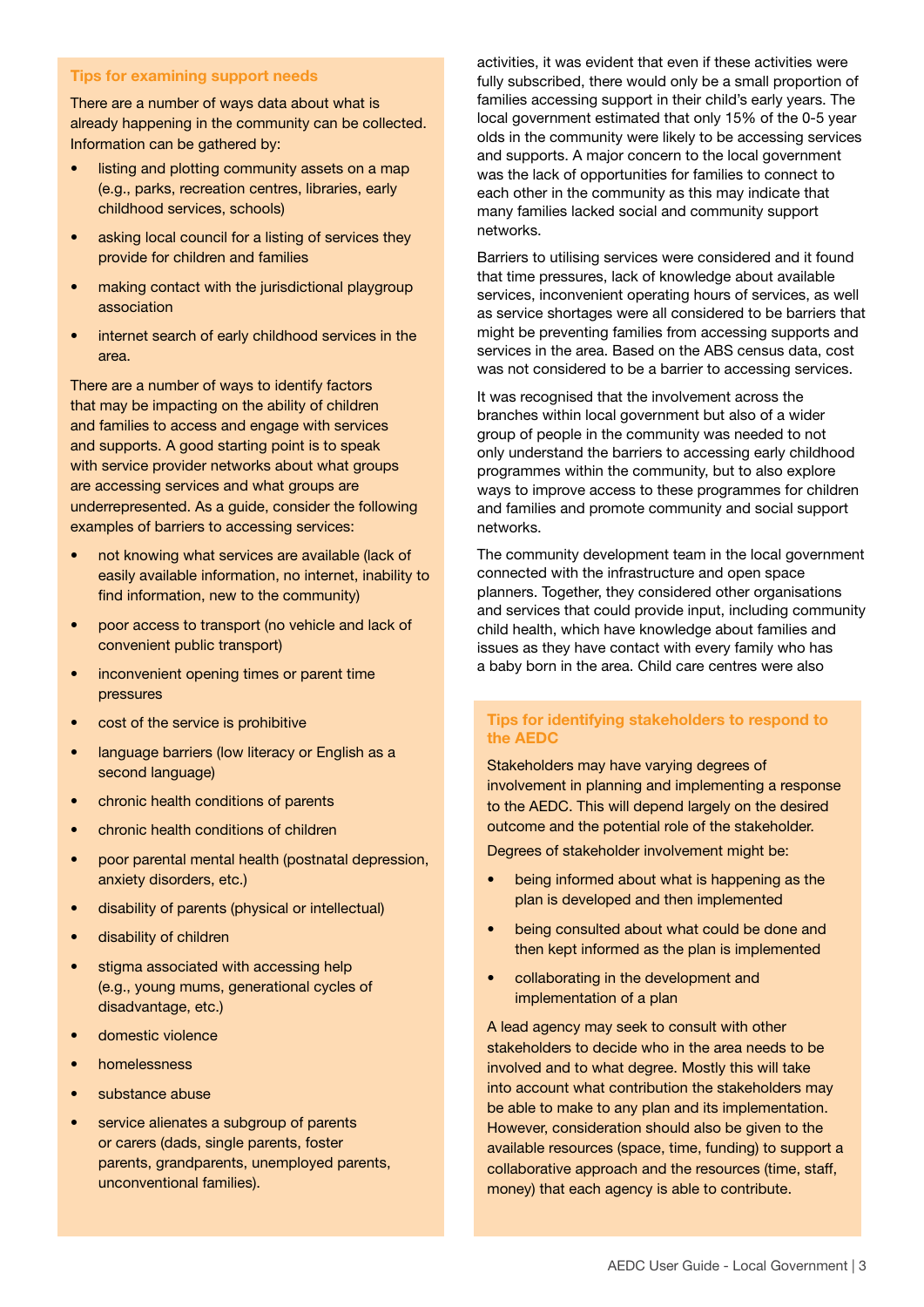approached due to the high number of working families residing in the area. The Playgroup Association and local businesses that provide programmes to families were also considered.

The local government invited all these groups to a meeting to talk about the needs of families and children in the community. The invitation outlined the AEDC data for the community calling for a joint approach to improving outcomes for children through connecting families to valuable information and also to each other.

### Tips for bringing together stakeholders

People in the community who can play a role in improving outcomes for children come from a range of different professional backgrounds, have different approaches to working with children, may use different jargon/discipline specific language, and have different service directives. When the AEDC is used as a tool that highlights the factors that are important for children's health and development it provides a common language to describe the foundational skills children need for later health, wellbeing and life success. Through this common language stakeholders can identify shared goals for children, irrespective of the stakeholders' particular role or field of responsibility.

Creating publicly accessible profiles of the community and the challenges it faces can help to galvanise stakeholders around the needs of children and families. There are a number of ways to document the needs of children and families in the community and a range of data sources available to inform the report. Consider the following examples:

#### State of Bendigo's Children Report

http://www.childfriendlycity.com.au/File. axd?id=a933f130-0c16-47d0-a473-2062dff69400

#### Victorian community profiles

http://www.education.vic.gov.au/about/research/ Pages/reportdataec.aspx#1

#### AIHW Headline Indicators report

http://www.aihw.gov.au/WorkArea/DownloadAsset. aspx?id=10737419586

#### Outcomes in the early years: the state of Tasmania's young children

http://www.earlyyears.org.au/\_\_data/assets/pdf\_ file/0008/83096/TEYF\_Research\_Report-\_Reprint-Aug\_09.PDF

Stakeholders at the meeting indicated whether they were willing and able to make a time commitment to discussing a coordinated approach to improving outcomes for children. Most in attendance agreed to be either involved or to send an organisation representative. The community child health nurse was unable to make a time commitment to the planning process, however asked to be kept informed of progress so that community child health could better link families in with available services and supports.

In order to establish broad engagement at the community level, the local government compiled a report about children and families in the community. The report drew together multiple data sources, identified areas for improvement and formed a basis for action in the community. The local government committed to reviewing the report every three years to track progress and to ensure community level planning remained inclusive of children's needs.

Service providers who agreed to be part of a planned response formed a local action group. The group distributed tasks based on capacity and expertise. Before drafting an action plan the group gathered more information from a range of sources including:

speaking to families in the area about:

- the services they use or do not use
- the supports they feel they need
- things that prevent them from using available services
- the degree to which they are connected with other families in the community

speaking to service providers across the community about:

- how many children and families are using services?
- the demographic characteristics of families who are using the service
- any reasons they are aware of about why some families may not be using their services?

Families said they did not have much time to look into the services and supports available for children and that they would like to be able to spend more time doing things with their children that were easy and low stress. Families also said they wanted their children to be ready for school, so they tried to do structured activities on weekends with their children. Families also noted that they did not know many people in their community; they thought it would benefit their children if they could get to know other children they may eventually go to kindy/preschool and school with.

Service providers reported that those families who were attending activities either had only one parent working out of the home or one parent working full-time and the other parent working part-time. A number of service providers reported that single parent families comprised a small proportion of those participating in their service, and didn't think that many lived in the area. However, community child health reported seeing a mix of dual and single parent families.

The local action group identified that perhaps opening hours/hours of operation conflicted with families' work schedules. The group also considered that there may be additional challenges to accessing services by single parent families in the area.

Based on the types of services families were using, it was identified that children in the community had low opportunities for free play, exploration and peer interaction and that parents were not well connected to each other. Parks in the communities were not well utilised and families were not often seen in community spaces. This fit with parent reports that children were mostly engaged in structured activities during free time.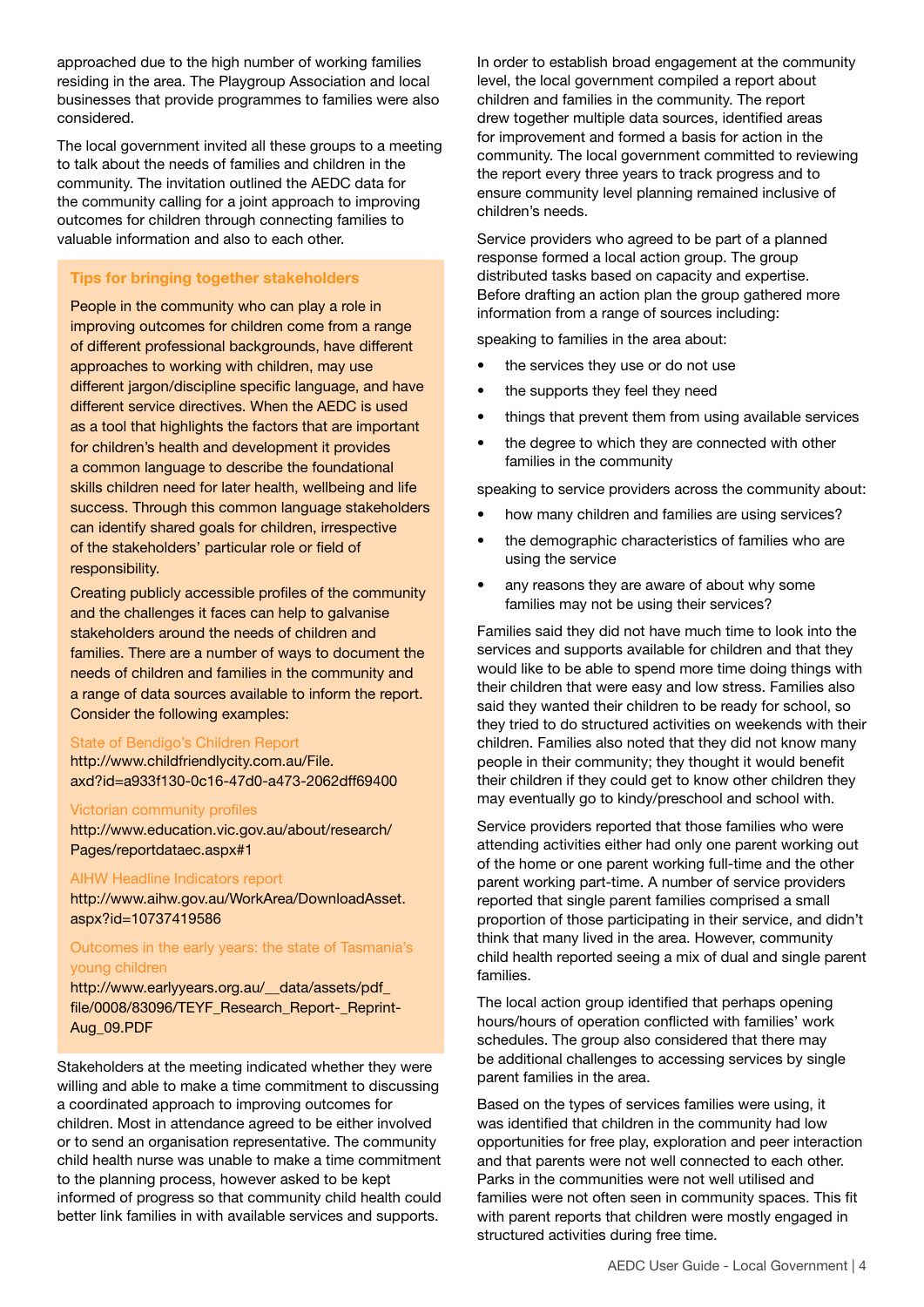Given the numbers of children in the community and the scarcity of play opportunities, the group decided to focus on making early childhood services more accessible across the entire community rather than to sections of the community.

Playgroups were considered to be a great way to support parents to learn about children's development and the importance of their early experiences. They are also a way of informally linking parents to each other to enhance social and community networks.

The local action group especially wanted to ensure playgroups were available to dual parent working and single parent families.

Feedback was sought from stakeholders within the community who may be able to link families into the play initiative and asked whether they knew of any barriers to families engaging with the playgroups. Feedback was also sought from families about whether they would like information about how play can benefit children and whether they would use play spaces and opportunities if these could better fit in with their schedules.

The local government offered additional spaces to services for use outside of the usual weekday business hours. A not-for-profit playgroup provider conducted information sessions for families about the importance of play and what play opportunities were available in the community. The local action group promoted these activities through Community Child Health Nurses, General Practitioner clinics, and local small businesses.

# Tips for planning a coordinated approach to service delivery

At every step of the way, think about who might miss out. Is the service or support you are planning something that should be available to all or is it specialised support for a subgroup within your community? If it is available to all, will your plan reach those people in the community who can really benefit and if so will they be willing to take part? If it is a service for only some people, how will you reach those people, are they likely to engage, what might be a barrier to engaging them?

The local action group documented who would undertake each activity and where extra funds or support might be needed. Where extra funds or support was required, a member of the group was tasked with approaching other groups in the community who may be able to contribute time or resources (e.g., a local printer to help with printed materials).

# Tips for documenting the service plan

You can use Programme Logic to document what resources you have available, what you will do with those resources, who will be involved and what you expect to change for children and families.



### Figure 1: Programme logic example.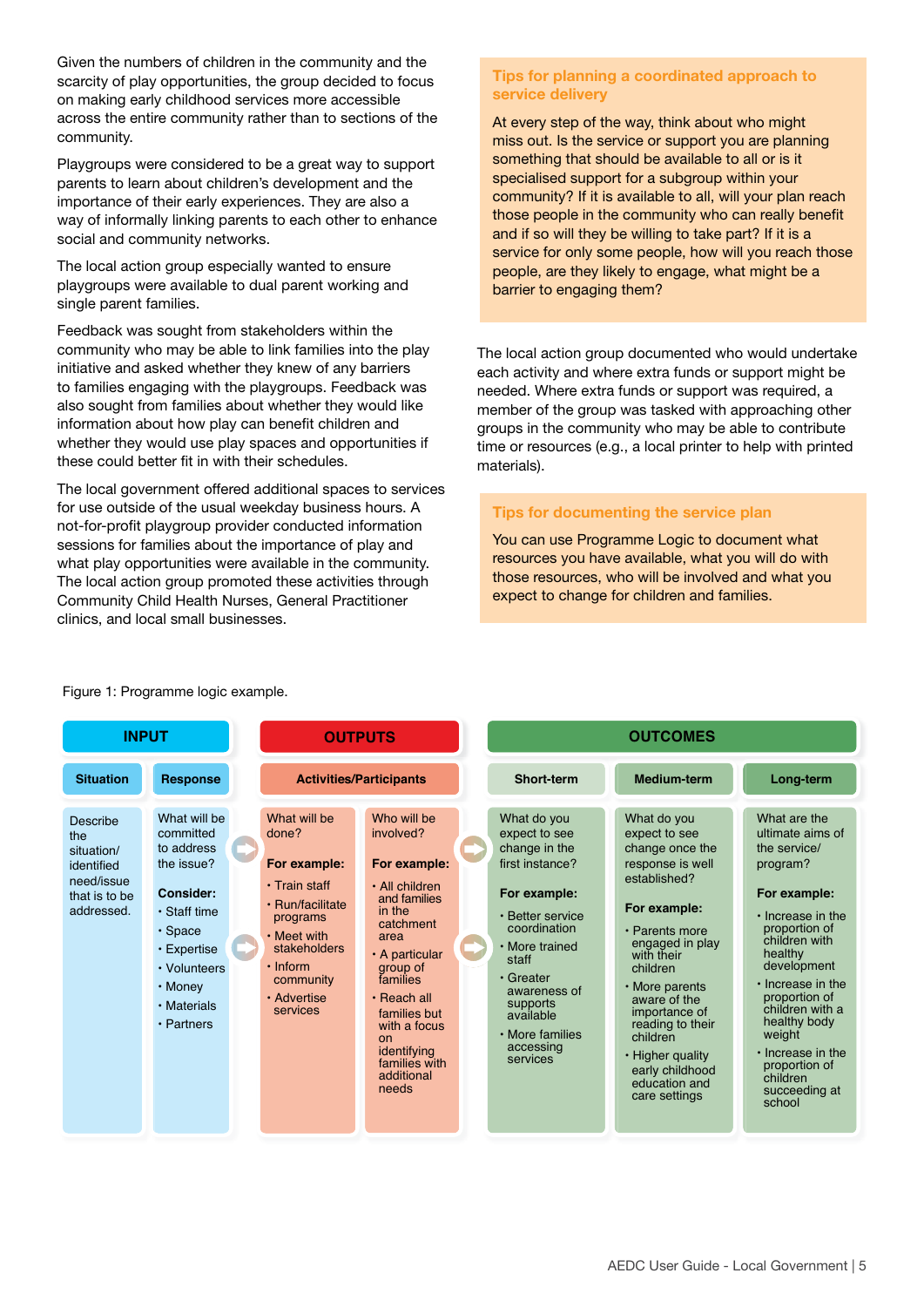Once all the resources were identified an action plan was developed. The action plan documented what would be done, when, by whom and at what cost.

A list of stakeholders was developed that detailed who needed to be kept informed and what information they needed so that the play initiative would have the best chance of reaching as many families as possible.

The local action group agreed how they would measure how well the play initiative was working. They agreed to keep track of how many families were participating in the play initiative, the ages of the children, the suburb of residence of the families and the demographic characteristics of the families. An enrolment form was designed to help collect this information across the community and the group agreed to each enter the information into an excel database and then report the data back to the group.

Parents were surveyed before the play initiative was rolled out and afterwards to measure whether attitudes to play had changed in the community, whether the way in which children's time is utilised had changed and whether they felt more socially connected to their community.

The group looked forward to exploring the AEDC data for their community in 2015 and 2018 as one way to help monitor their progress.

#### Tips for monitoring programme efficacy

Success can be measured in many ways, but at a minimum your evaluation should ask 'has this intervention made a positive difference in our community?'



The Australian Early Development Census (AEDC) provides a national snapshot of child development for children in their first year of full time school. The AEDC is held every three years and measures five key areas or domains. The domains are: physical health and wellbeing; social competence; emotional maturity; language and cognitive skills; communication skills and general knowledge. Taken together, these domains provide a holistic picture of children's development and are important predictors of later health, wellbeing, and academic achievement. In 2012, 78% of children were assessed as being developmentally on track and one in five children were assessed as being developmentally vulnerable on one or more domains of the AEDC.

The environments and experiences children are exposed to from pregnancy shape their development. Understanding the influences on children's development provides communities with greater opportunity to consider what is working well and what needs to be improved. It informs service planners and policy makers and helps them to better support children and their families. Investing time, effort and resources in children's early years - when their brains are developing rapidly - brings lifelong benefits to them and to the whole community. Children who are thriving when they start school are more likely to continue to do well. As children get older, it becomes increasingly difficult to change their trajectories. Investing in the early years helps reduce social inequality; it has long lasting impact on children's outcomes, communities and national productivity. When we invest early we create skilled workforce, reduce disadvantage and strengthen our economy in the global market.

Local governments play an important role in the future health and prosperity of their citizens. The AEDC provides important data for local governments; it identifies the needs of their children and families, barriers that families may face in accessing services and support and how community assets can be maximised. Forward thinking local governments are using the AEDC as an outcome measure to inform their strategic plan. By providing a common ground, the AEDC can enable local governments to bring together key stakeholders in the community to respond to local challenges.